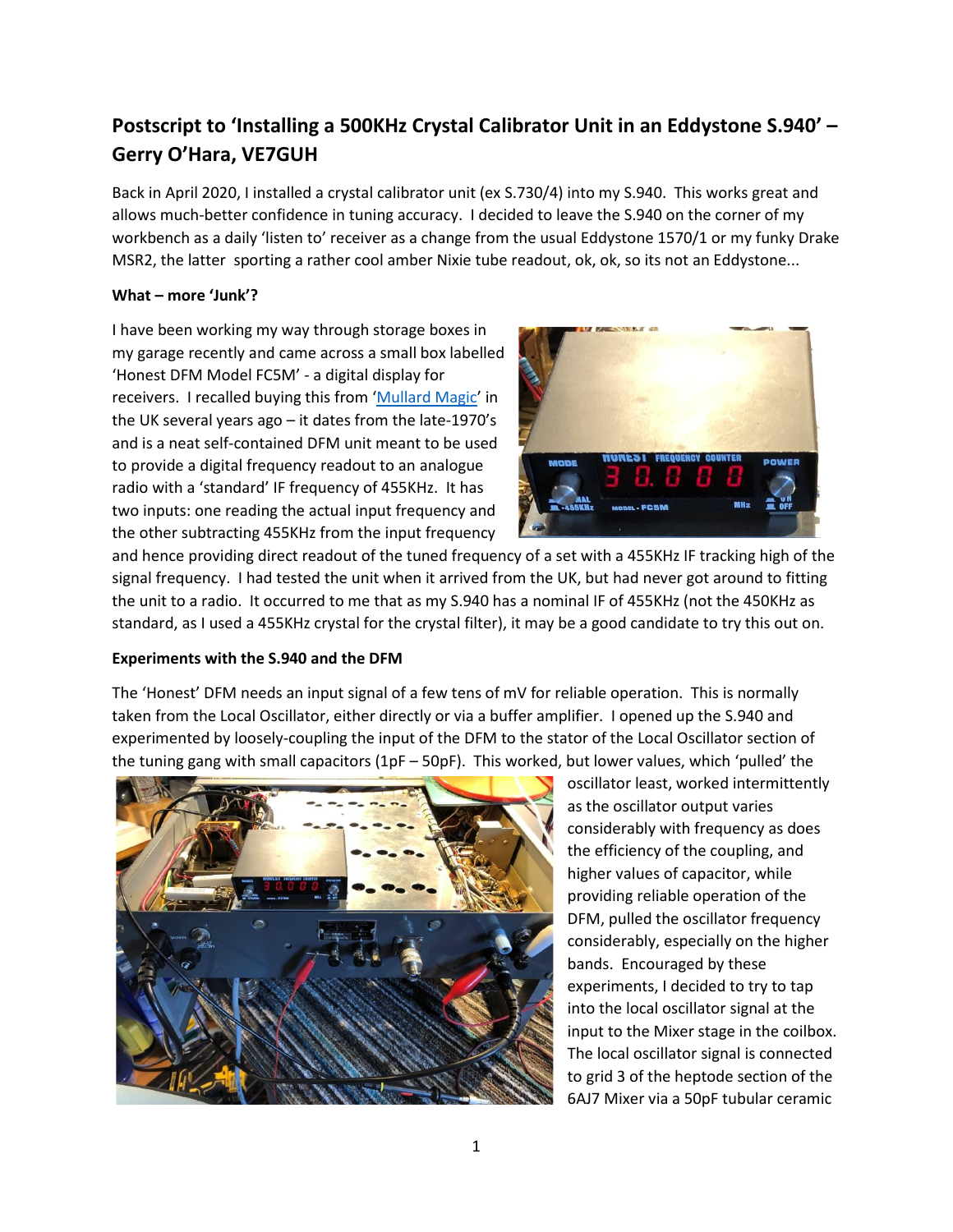capacitor passing through a hole in the coilbox wall between the Local Oscillator and Mixer compartments. It also couples to the grid of the (unused) triode section of the 6AJ7, the anode of which is grounded. I considered using the triode as a buffer for the oscillator feed to the DFM, but decided to first try simply connecting the DFM input to the Mixer side of the 50pF coupling capacitor, via a small value capacitor, as the signal level here is much stronger than on the tuning gang and is isolated from the Local Oscillator somewhat by the 50pF coupling capacitor. By trial and error, I found that a 3pF capacitor provided reliable operation of the DFM and hardly pulled the oscillator frequency at all, and only noticeable on Bands 1 and 2 – easily corrected by a slight tweak of the trimmers on those bands.

#### **Installing the DFM**

This S.940 already has an additional hole in the rear apron in the IF/AF compartment – filled by a blanking grommet. A BNC socket was installed in this hole and a length of miniature coax was connected to this and passed into the mixer



compartment of the coilbox by threading it through the same hole as the coax lead from the Mixer



anode to the first IF transformer passes through - so no additional holes needed to be drilled, thus passing my criteria of 'any mods must be easily reversible'. The miniature coax was run through the Mixer compartment alongside the larger coax (arrow on photo, above), its outer conductor grounded at the valve socket and the 3pF capacitor installed between its inner conductor and the 50pF coupling capacitor (arrow on photo, left). The DFM was then connected to the BNC socket with a short length of coax. The Local Oscillator was tweaked slightly to bring the dial alignment 'up to snuff' and hey-presto, I now have an S.940 with a digital readout. The DFM sits on top of the S.940 case and looks quite neat (photo, page 3 – set tuned to WWV on 10MHz.

### **Conclusion**

The DFM reads around 1KHz out, as the actual IF of this S.940 is not exactly 455KHz, but is set to the actual crystal filter frequency, which is around 750Hz off this. However, this is not a problem in practice and the convenience of the DFM readout is very useful. Yes, I know, it makes fitting the crystal calibrator somewhat redundant, but having the calibrator fitted is still useful, as the DFM unit can be disconnected easily and used with another set (or as a regular DFM in the shack if needed), still leaving the S.940 with the calibrator to check frequency against. A brief demo video of the DFM in action with the S.940 can be viewed [here.](https://youtu.be/pRKSteJswI0)